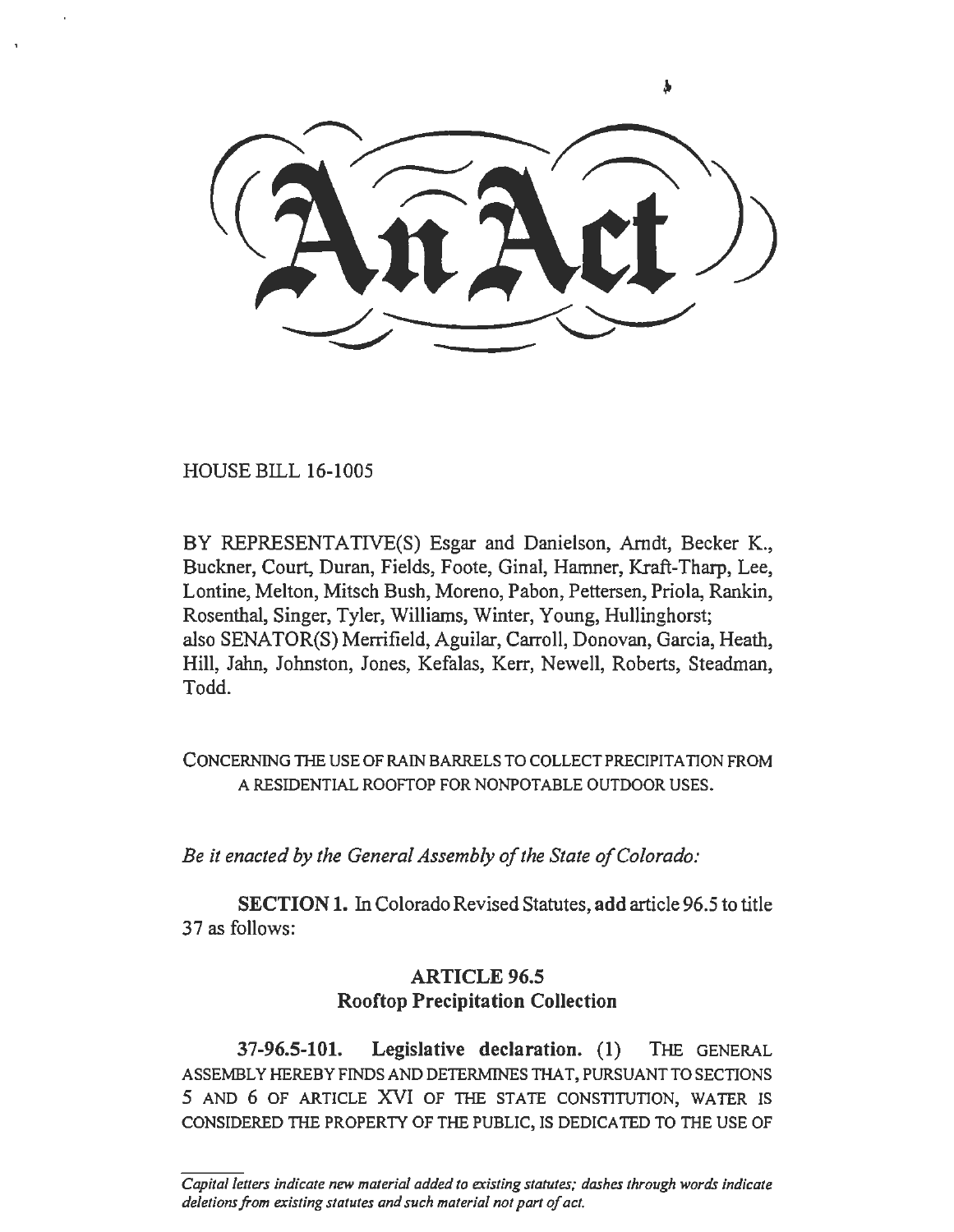THE PEOPLE, IS SUBJECT TO THE DOCTRINE OF PRIOR APPROPRIATION, AND MUST BE ADMINISTERED IN ACCORDANCE WITH THE PRJORJTY SYSTEM ESTABLISHED IN ARTICLE 92 OF THIS TITLE.

(2) THE GENERAL ASSEMBLY DECLARES THAT NOTHING IN THIS ARTICLE IS INTENDED TO INFRINGE UPON OR IMP AIR THE DOCTRINE OF PRIOR APPROPRlA TION.

(3) THE GENERAL ASSEMBLY FURTHER DECLARES THAT THE USE OF A RAIN BARREL DOES NOT CONSTITUTE A WATER RlGHT.

37-96.5-102. Definitions. As USED IN THIS ARTICLE, UNLESS THE CONTEXT OTHERWISE REQUIRES:

(1) "RAIN BARREL" MEANS A STORAGE CONTAINER WITH A SEALABLE LID THAT IS:

(a) LOCATED ABOVEGROUND OUTSIDE OF A RESIDENTIAL HOME; AND

(b) USED FOR COLLECTING PRECIPITATION FROM A DOWNSPOUT OF A ROOFTOP.

(2) "SINGLE-FAMILY RESIDENCE" MEANS A PRlVATE RESIDENCE THAT IS A SEPARATE BUILDING OR AN INDIVIDUAL RESIDENCE THAT IS PART OF A ROW OF RESIDENCES JOINED BY COMMON SIDEWALLS.

37-96.5-103. Small-capacity rooftop precipitation collection permitted. (1) PRECIPITATION FROM A ROOFTOP MAY BE COLLECTED IF:

(a) No MORE THAN TWO RAIN BARRELS WITH A COMBINED STORAGE CAPACITY OF ONE HUNDRED TEN GALLONS OR LESS ARE UTILIZED;

(b) PRECIPITATION IS COLLECTED FROM THE ROOFTOP OF A BUILDING THAT IS USED PRIMARILY AS A SINGLE-FAMILY RESIDENCE OR A MULTI-FAMILY RESIDENCE WITH FOUR OR FEWER UNITS;

( c) THE COLLECTED PRECIPITATION IS USED FOR OUTDOOR PURPOSES INCLUDING IRRIGATION OF LAWNS AND GARDENS; AND

(d) THE COLLECTED PRECIPITATION IS USED ON THE RESIDENTIAL

PAGE 2-HOUSE BILL 16-1005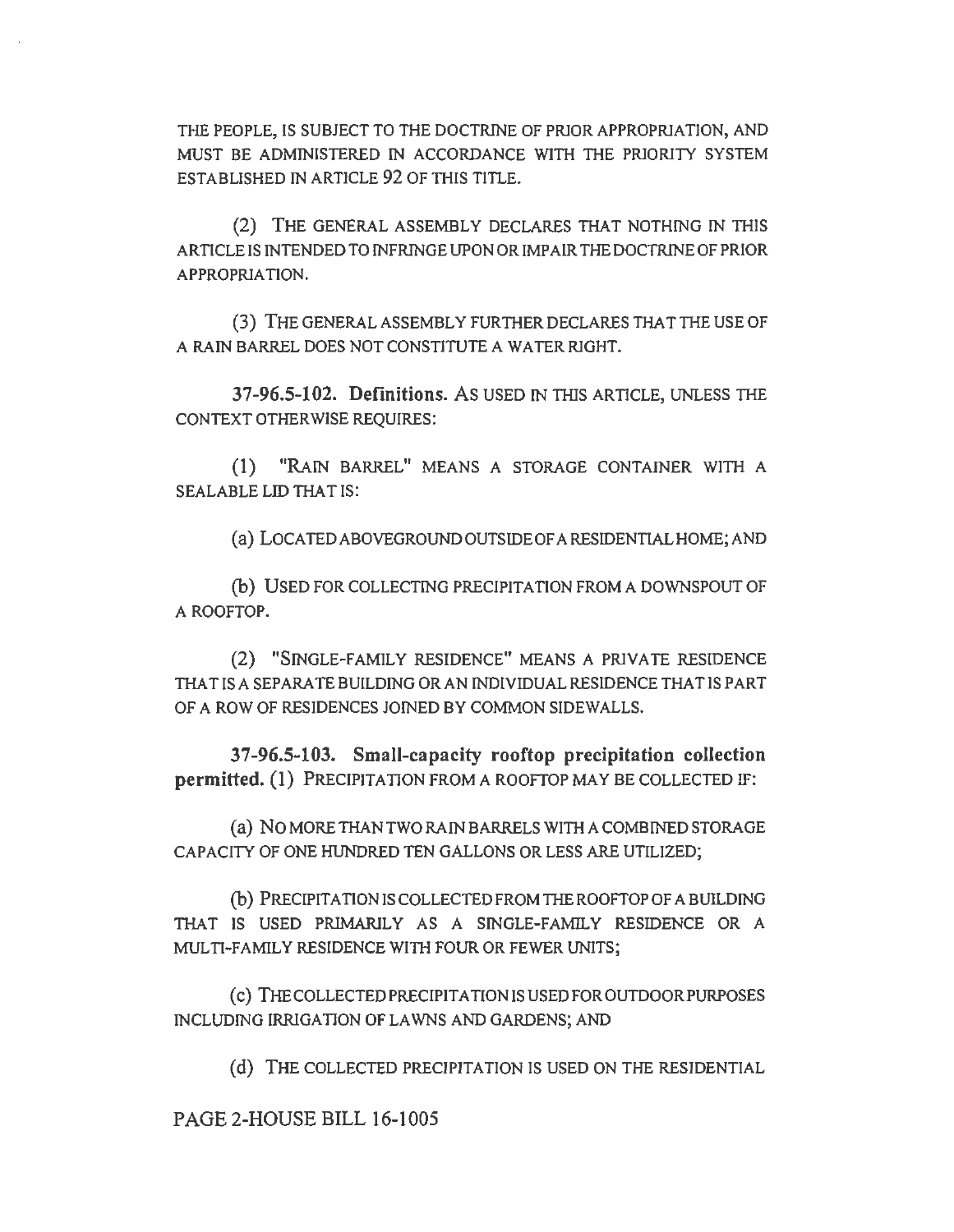PROPERTY ON WHICH THE PRECIPITATION IS COLLECTED.

(2) A PERSON SHALL NOT USE PRECIPITATION COLLECTED UNDER THIS ARTICLE FOR DRINKING WATER OR INDOOR HOUSEHOLD PURPOSES.

(3) THE STATE ENGINEER MAY CURTAIL RAIN BARREL USAGE PURSUANT TO SECTION 37-92-502 (2) (a).

37-96.5-104. Information on state engineer's website. (1) THE STATE ENGINEER, TO THE EXTENT PRACTICABLE WITHIN EXISTING RESOURCES, SHALL PROVIDE INFORMATION ON THE STATE ENGINEER'S WEBSITE ON THE PERMITTED USE OF RAIN BARRELS TO COLLECT PRECIPITATION FROM RESIDENTIAL ROOFTOPS, INCLUDING A DESCRIPTION OF THE LIMITATIONS SET FORTH IN SECTION 37-96.5-103.

(2) IF THE DEPARTMENT OF PUBLIC HEALTH AND ENVIRONMENT INFORMS THE STATE ENGINEER THAT IT HAS DEVELOPED BEST PRACTICES IN ACCORDANCE WITH SECTION 25-1.5-210, C.R.S., THE STATE ENGINEER SHALL, TO THE EXTENT PRACTICABLE WITHIN EXISTING RESOURCES, POST OR LINK TO THE DEPARTMENT'S BEST PRACTICES ON THE STATE ENGINEER'S WEBSITE.

37-96.5-105. Reporting. (1) ON OR BEFORE MARCH 1,2019,AND ONORBEFOREMARCH 1,2022, THESTATEENGINEERSHALLREPORTTOTHE COMMITTEES OF REFERENCE IN EACH HOUSE OF THE GENERAL ASSEMBLY WITH JURISDICTION OVER AGRICULTURE ON WHETHER THE ALLOWANCE OF SMALL-SCALE RESIDENTIAL PRECIPITATION COLLECTION PURSUANT TO THIS ARTICLE HAS CAUSED ANY DISCERNIBLE INJURY TO DOWNSTREAM WATER RIGHTS. THE STATE ENGINEER'S REPORT MAY CONTAIN THE FOLLOWING:

(a) DATA RECEIVED FROM WATER PROVIDERS, WATER USERS, OR OTHER STAKEHOLDERS;

(b) DATA RESULTING FROM A PRECIPITATION COLLECTION PILOT PROJECT OR OTHER RESEARCH; OR

(c) ANY COMPLAINT OR REPORT OF INJURY.

SECTION 2. In Colorado Revised Statutes, add 25-1.5-210 as follows:

PAGE 3-HOUSE BILL 16-1005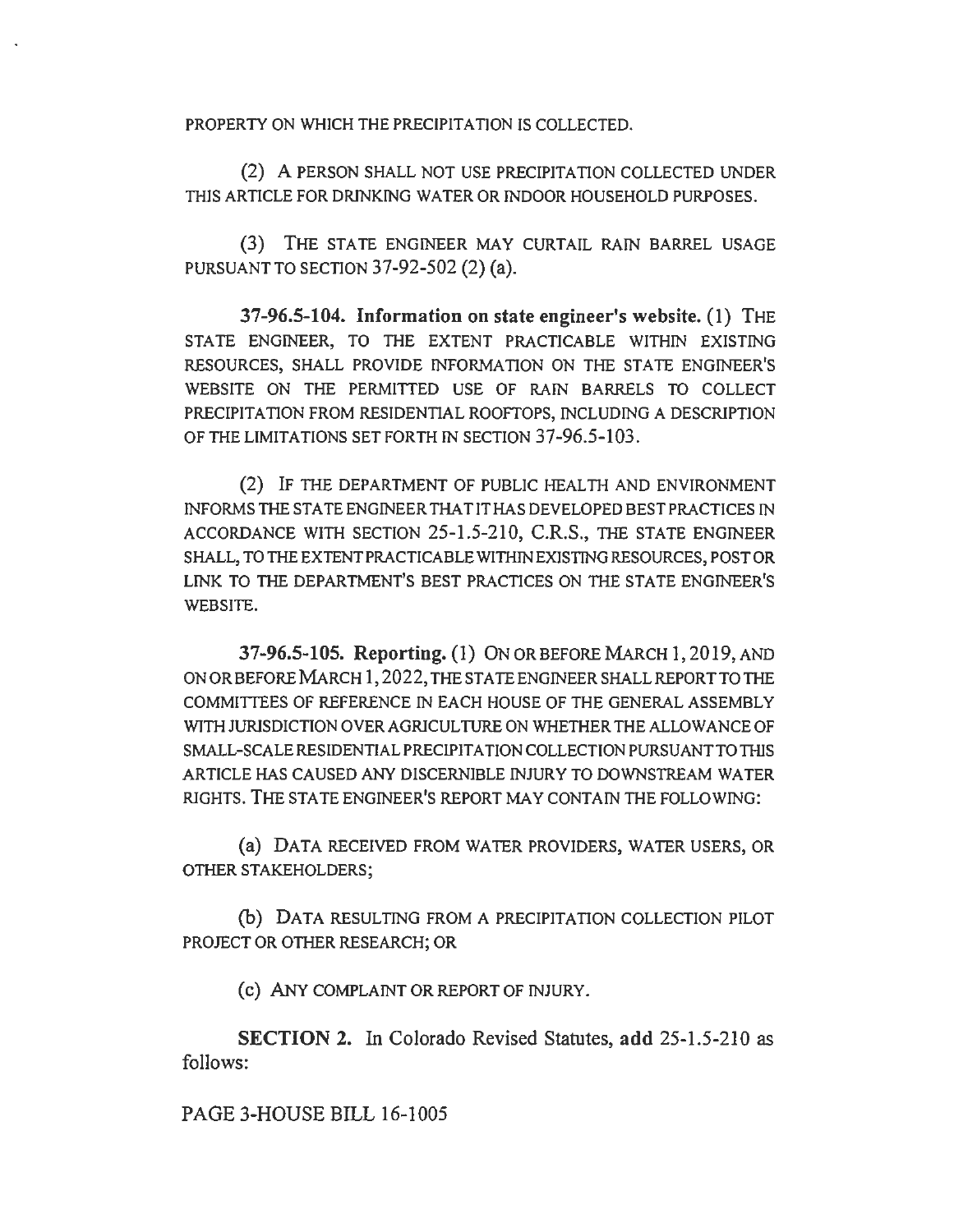25-1.5-210. Best practices for residential rooftop precipitation collection. (1) WITH RESPECT TO THE USE OF A RAIN BARREL, AS DEFINED IN SECTION 37-96.5-102 (I), C.R.S., TO COLLECT PRECIPITATION FROM A RESIDENTIAL ROOFTOP PURSUANT TO SECTION 37-96.5-103, C.R.S., THE DEPARTMENT, TO THE EXTENT PRACTICABLE WITHIN EXISTING RESOURCES, SHALL DEVELOP BEST PRACTICES FOR:

(a) NONPOTABLE USAGE OF THE COLLECTED PRECIPITATION; AND

(b) DISEASE AND PEST VECTOR CONTROL.

(2) IFTHEDEPARTMENTDEVELOPSBESTPRACTICESINACCORDANCE WITH SUBSECTION (1) OF THIS SECTION, THE DEPARTMENT SHALL:

(a) POSTTHEBESTPRACTICESONTHEDEPARTMENT'S WEBSITE; AND

(b) INFORM THE STA TE ENGINEER OF THE BEST PRACTICES SO THAT THE STATE ENGINEER CAN EITHER POST OR LINK TO THE DEPARTMENT'S BEST PRACTICES ON THE STATE ENGINEER'S WEBSITE.

SECTION 3. In Colorado Revised Statutes, 3 8-33 .3-106.5, add (I) (i) as follows:

38-33.3-106.5. Prohibitions contrary to public policy-patriotic and political expression - emergency vehicles - fire prevention renewable energy generation devices - affordable housing - drought prevention measures-definitions. (1) Notwithstanding any provision in the declaration, bylaws, or rules and regulations of the association to the contrary, an association shall not prohibit any of the following:

G) (I) THE USE OF A RAIN BARREL, AS DEFINED IN SECTION 37-96.5-102 (1), C.R.S., TO COLLECT PRECIPITATION FROM A RESIDENTIAL ROOFTOP IN ACCORDANCE WITH SECTION 37-96.5-103, C.R.S.

(II) THIS PARAGRAPH G) DOES NOT CONFER UPON A RESIDENT OF A COMMON INTEREST COMMUNITY THE RIGHT TO PLACE A RAIN BARREL ON PROPERTY OR TO CONNECT A RAIN BARREL TO ANY PROPERTY THAT IS:

(A) LEASED, EXCEPT WITH PERMISSION OF THE LESSOR;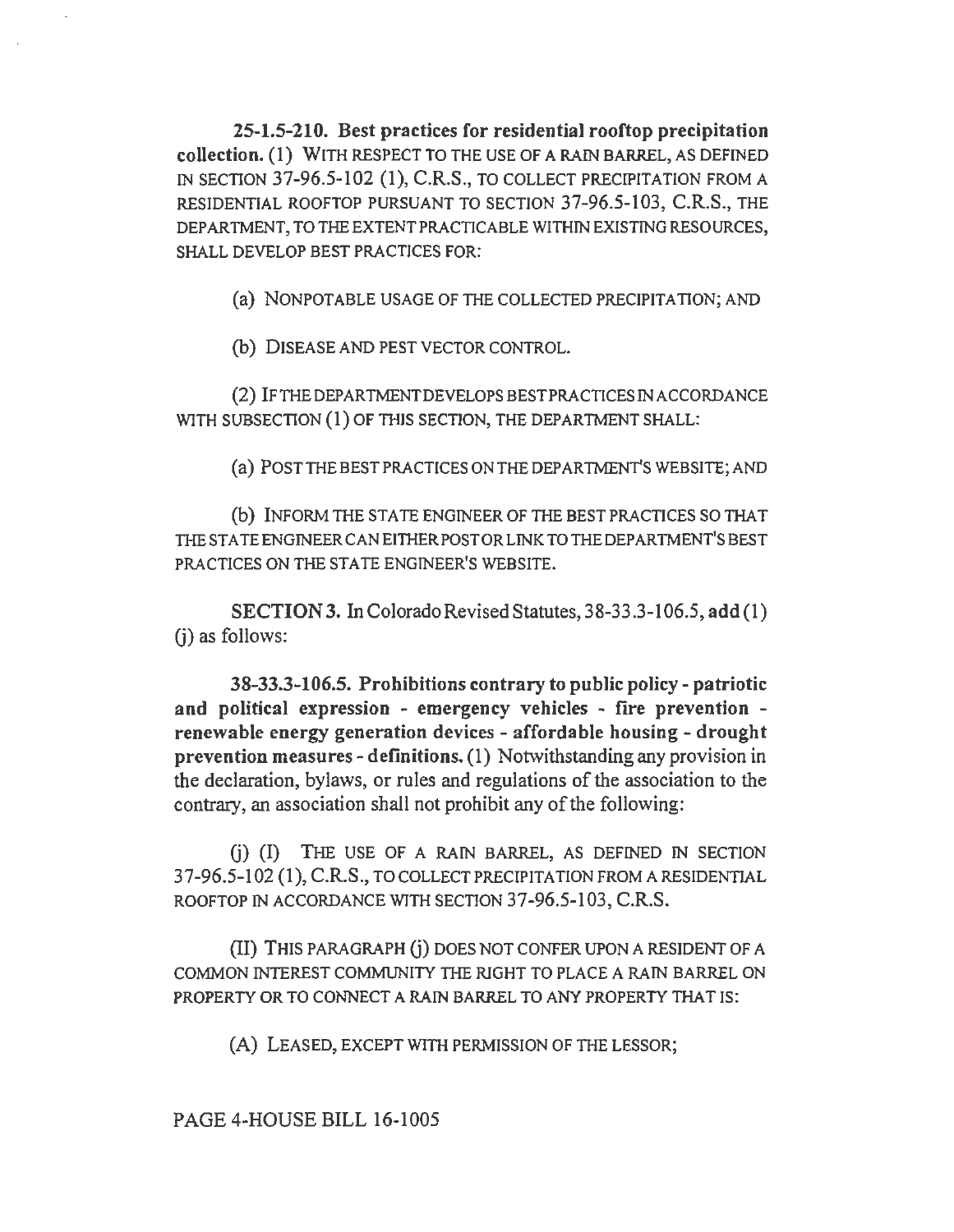(B) A COMMON ELEMENT OR A LIMITED COMMON ELEMENT OF A COMMON INTEREST COMMUNITY;

(C) MAINTAINED BY THE UNIT OWNERS' ASSOCIATION FOR A COMMON INTEREST COMMUNITY; OR

(D) ATTACHED TO ONE OR MORE OTHER UNITS, EXCEPT WITH PERMISSION OF THE OWNERS OF THE OTHER UNITS.

(III) A COMMON INTEREST COMMUNITY MAY IMPOSE REASONABLE AESTHETIC REQUIREMENTS THAT GOVERN THE PLACEMENT OR EXTERNAL APPEARANCE OF A RAIN BARREL.

SECTION 4. Act subject to petition - effective date. This act takes effect at 12:01 a.m. on the day following the expiration of the ninety-day period after final adjournment of the general assembly (August 10, 2016, if adjournment sine die is on May 11, 2016); except that, if a referendum petition is filed pursuant to section  $1(3)$  of article V of the state constitution against this act or an item, section, or part of this act within such period, then the act, item, section, or part will not take effect unless